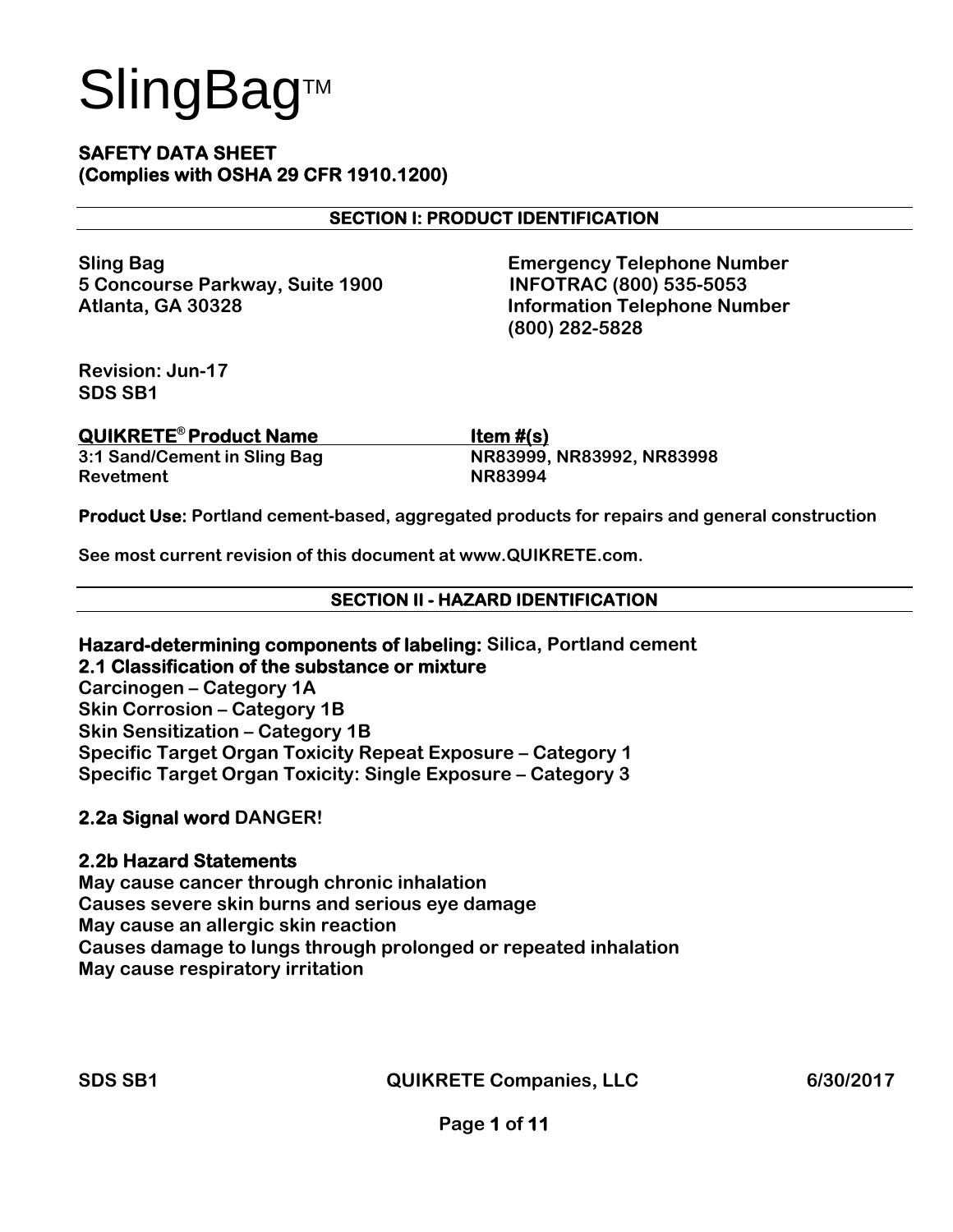#### **2.2c Pictograms**



#### **2.2d Precautionary statements**

**Do not handle until all safety precautions have been read and understood. Wear impervious gloves, such as nitrile. Wear eye protection, and protective clothing. Do not eat, drink or smoke when using this product. Wash thoroughly after handling. Use only in a well-ventilated area. Do not breathe dust.** 

**If swallowed: Rinse mouth. Do NOT induce vomiting.** 

**If inhaled: Remove person to fresh air and keep comfortable for breathing.** 

**If in eyes: Rinse cautiously with water for several minutes. Remove contact lenses, if present and easy to do. Continue rinsing.** 

**If on skin (or hair): Remove immediately all contaminated clothing and wash before re-use. Rinse skin or hair with water.** 

**If significant skin irritation or rash occurs: get medical advice or attention.** 

#### **Immediately seek medical advice or attention if symptoms are significant or persist.**

**Store in a well-ventilated place. Keep container tightly closed. Dispose of contents/containers in accordance with all regulations.** 

**2.3 Additional Information The Portland cement in this product can cause serious, potentially irreversible damage to skin, eye, respiratory and digestive tracts due to chemical (caustic) burns, including third degree burns. Burns from Portland cement may not cause immediate pain or discomfort. You cannot rely on pain to alert you to cement burns. Therefore precautions must be taken to prevent all contact with Portland cement. Cement burns can become worse even after contact has ended. If there is contact with this product, immediately remove all product from body and thoroughly rinse with water. If you experience or suspect a cement burn or inflammation you should immediately see a health care professional.** 

**Skin burns and irritation may be caused by brief exposure, though often are caused by extended exposure of 15 minutes, an hour, or longer. Interaction of Portland cement with water or sweat releases a caustic solution which produces the burns or irritation. Any**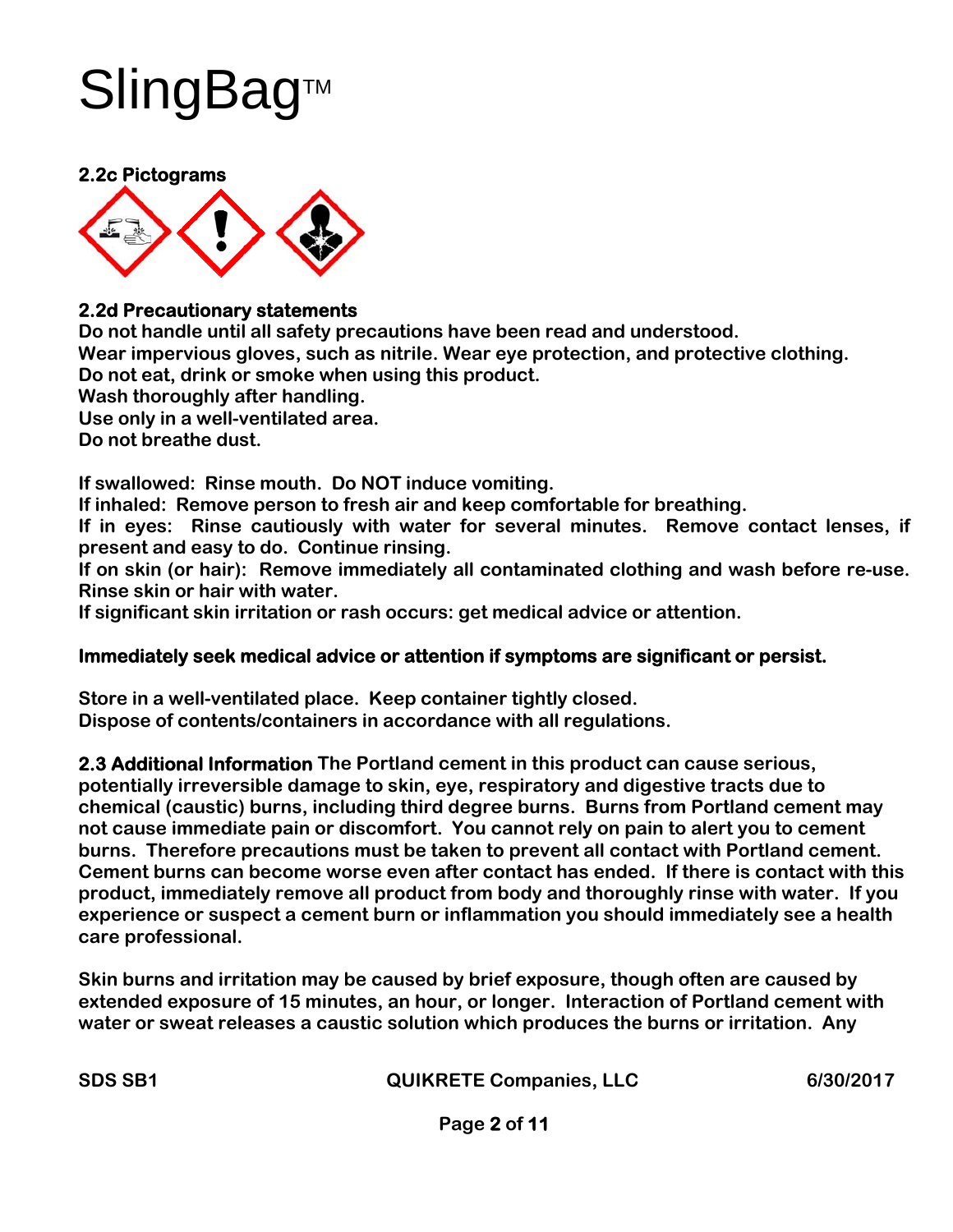**extended exposure should be treated as though a burn has occurred until determined otherwise.** 

**Skin contact with Portland cement can also cause inflammation of the skin, referred to as dermatitis. Signs and symptoms of dermatitis can include itching, redness, swelling, blisters, scaling, and other changes in the normal condition of the skin. Signs and symptoms of burns include the above and whitening, yellowing, blackening, peeling or cracking of skin.** 

**The Portland cement in this product may cause allergic contact dermatitis in sensitized individuals. This overreaction of the immune system can lead to severe inflammation. Sensitization may result from a single exposure to the low levels of Cr (VI) in Portland cement or repeated exposures over months or years. Sensitization is long lasting and, after sensitization, even very small quantities can trigger the dermatitis. Sensitization is uncommon. Individuals who experience skin problems, including seemingly minor ones, are advised to seek medical attention.** 

#### **2.3a HNOC – Hazards not otherwise classified: Not applicable**

**2.3b Unknown Acute Toxicity: None of the constituents of this material are of unknown toxicity.** 

| <b>SECTION III - HAZARDOUS INGREDIENTS/IDENTITY INFORMATION</b> |            |             |  |  |
|-----------------------------------------------------------------|------------|-------------|--|--|
| <b>Hazardous Components</b>                                     | CAS No.    | % by Weight |  |  |
| Sand, Silica, Quartz                                            | 14808-60-7 | $40 - 70*$  |  |  |
| <b>Portland Cement</b>                                          | 65997 151  | $10 - 30*$  |  |  |
| Fly Ash (Revetment Only)                                        | 68131-74-8 | $5 - 10^*$  |  |  |

**\*The concentrations ranges are provided due to batch-to-batch variability.** 

#### **SECTION IV – FIRST AID MEASURES**

### **4.1 Description of the first-aid measures**

**General information:** 

**After inhalation: Remove person to fresh air. If breathing is difficult, administer oxygen. If not breathing, give artificial respiration. In case of unconsciousness, place patient stably in side position for transportation.** 

**After skin contact: Wash skin with cool water and pH-neutral soap or a mild detergent. If significant skin irritation or rash occurs: get medical advice or attention.**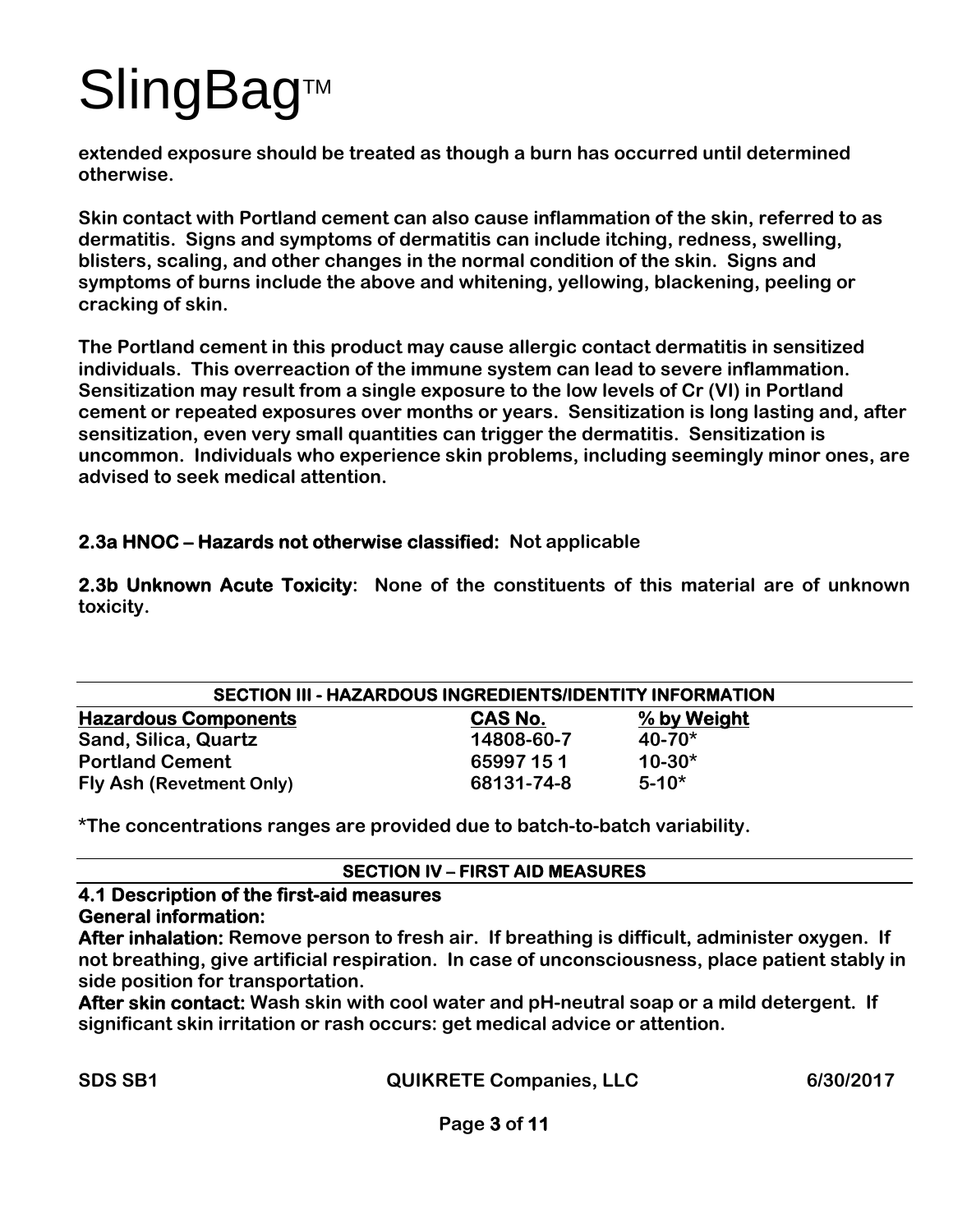**After eye contact: Rinse cautiously with water for several minutes. Remove contact lenses, if present and easy to do. Continue rinsing.** 

**After swallowing: Do not induce vomiting. If conscious, have the victim drink plenty of water and call a physician immediately. Never give anything by mouth to an unconscious person.** 

#### **4.2 Most important symptoms/effects, acute and delayed**

**Inhalation: May cause respiratory tract irritation. Causes damage to organs through prolonged or repeated inhalation. This product contains crystalline silica. Prolonged or repeated inhalation of respirable silica from this product can cause silicosis.** 

**Skin contact: The Portland cement in this product can cause serious, potentially irreversible damage to skin, eye, respiratory and digestive tracts due to chemical (caustic) burns, including third degree burns. Burns from Portland cement may not cause immediate pain or discomfort. You cannot rely on pain to alert you to cement burns. Therefore precautions must be taken to prevent all contact with Portland cement. Cement burns can become worse even after contact has ended. If there is contact with this product, immediately remove all product from body and thoroughly rinse with water. If you experience or suspect a cement burn or inflammation you should immediately see a health care professional.** 

**Skin burns and irritation may be caused by brief exposure, though often are caused by extended exposure of 15 minutes, an hour, or longer. Interaction of Portland cement with water or sweat releases a caustic solution which produces the burns or irritation. Any extended exposure should be treated as though a burn has occurred until determined otherwise.** 

**Skin contact with Portland cement can also cause inflammation of the skin, referred to as dermatitis. Signs and symptoms of dermatitis can include itching, redness, swelling, blisters, scaling, and other changes in the normal condition of the skin. Signs and symptoms of burns include the above and whitening, yellowing, blackening, peeling or cracking of skin.** 

**The Portland cement in this product may cause allergic contact dermatitis in sensitized individuals. This overreaction of the immune system can lead to severe inflammation. Sensitization may result from a single exposure to the low levels of Cr (VI) in Portland cement or repeated exposures over months or years. Sensitization is long lasting and, after sensitization, even very small quantities can trigger the dermatitis. Sensitization is uncommon. Individuals who experience skin problems, including seemingly minor ones, are advised to seek medical attention.**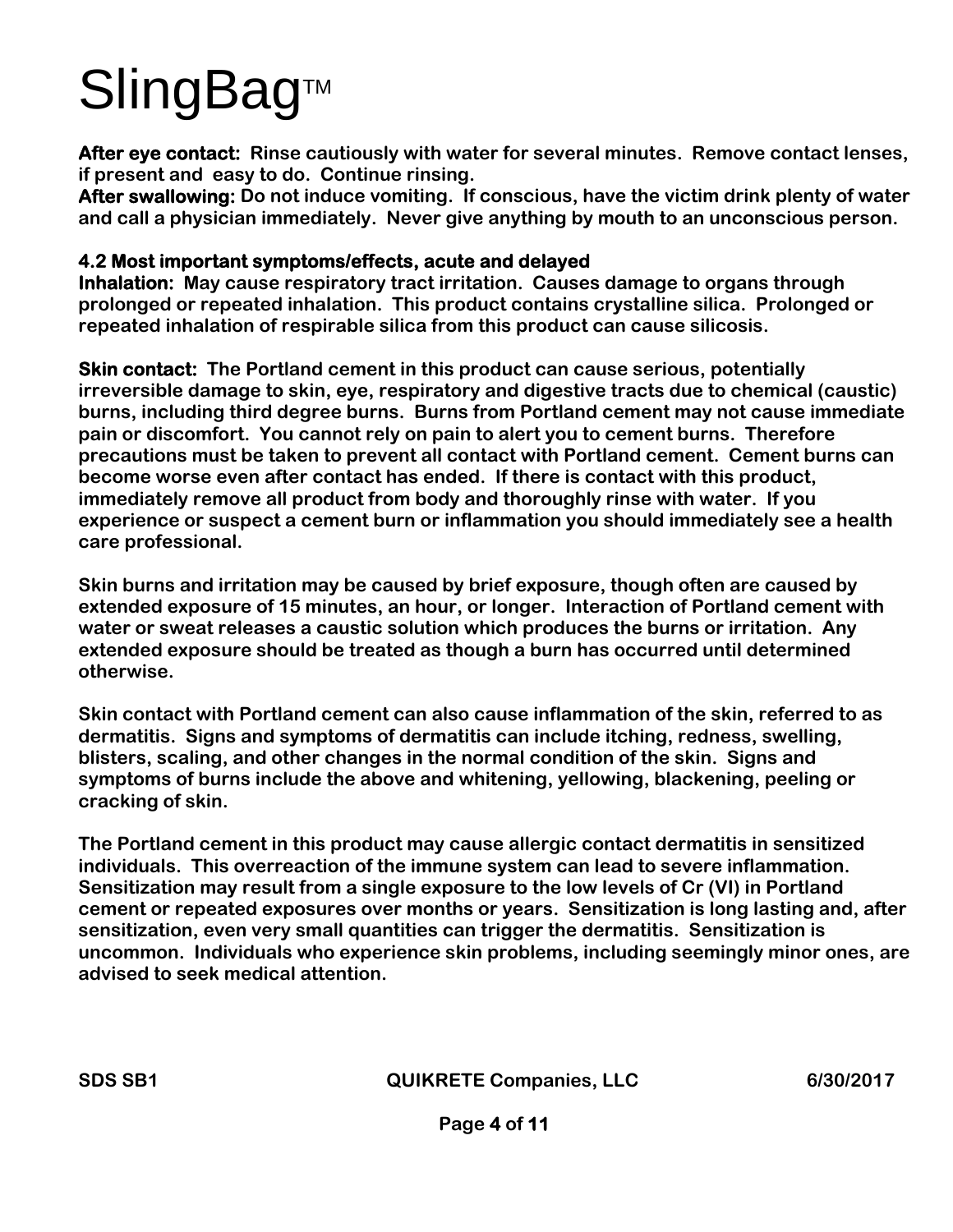**Eye Contact: Causes serious eye damage. Symptoms may include discomfort or pain, excess blinking and tear production, with marked redness and swelling of the conjunctiva.** 

**Ingestion: May be harmful if swallowed. Ingestion may cause discomfort and/or distress, nausea or vomiting.** 

#### **4.3 Indication of immediate medical attention and special treatment needed:**

**Immediately seek medical advice or attention if symptoms are significant or persist.** 

#### **SECTION V - FIRE FIGHTING MEASURES**

**5.1 Flammability of the Product: Non-flammable and non-combustible** 

**5.2 Suitable extinguishing agents: Treat for surrounding material** 

**5.3 Special hazards arising from the substance or mixture: None** 

**5.3a Products of Combustion: None** 

**5.3b Explosion Hazards in Presence of Various Substances: Non-explosive in presence of shocks** 

#### **SECTION VI – ACCIDENTAL RELEASE MEASURES**

**6.1 Personal precautions, protective equipment and emergency procedures: Wear personal protective equipment (See section VIII). Keep unprotected persons away.** 

#### **6.2 Methods and material for containment and cleaning up:**

**Do not allow to enter sewers/ surface or ground water. Dispose of unwanted materials and containers properly in accordance with all regulations.** 

#### **SECTION VII - PRECAUTIONS FOR SAFE HANDLING AND STORAGE**

#### **7.1 Handling**

**Precautions for safe handling: Ensure good ventilation/exhaustion at the workplace. DO NOT BREATHE DUST. In dusty environments, the use of an OSHA, MSHA or NIOSH approved respirator and tight fitting goggles is recommended. Wear appropriate PPE (See section 8).Do not mix with other chemical products, except as indicated by the manufacturer. Do not get in eyes, on skin or clothing. Good housekeeping is important to prevent accumulation of dust.** 

#### **7.2 Storage**

**Requirements to be met by storerooms and receptacles: No special requirements. Information about storage in one common storage facility: Not required.**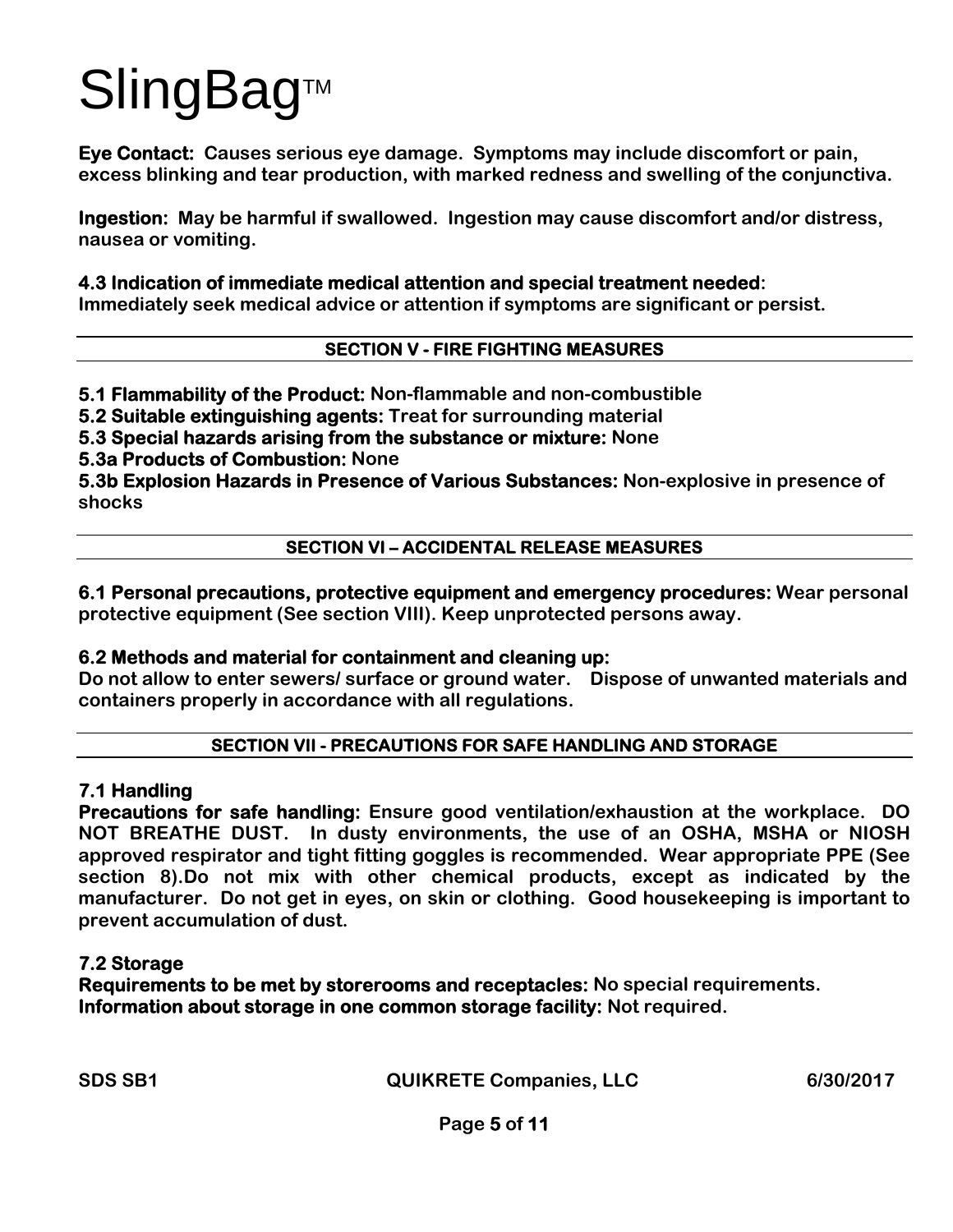**Further information about storage conditions: Keep out of the reach of children. Keep container tightly closed and prevent exposure to humidity. Do not allow water to contact the product until time of use to preserve product utility.** 

| <b>SECTION VIII - EXPOSURE CONTROL MEASURES / PERSONAL PROTECTION</b>      |                          |                            |                         |  |  |  |
|----------------------------------------------------------------------------|--------------------------|----------------------------|-------------------------|--|--|--|
| 8.1 Components with limit values that require monitoring at the workplace: |                          |                            |                         |  |  |  |
| <b>Hazardous Components CAS No.</b>                                        |                          | PEL (OSHA)<br>$mg/M^3$     | TLV (ACGIH)<br>$mg/M^3$ |  |  |  |
| Silica Sand, crystalline                                                   | 14808-60-7               | 0.1                        | $0.025$ (resp)          |  |  |  |
| <b>Portland Cement</b><br>Fly Ash                                          | 65997-15-1<br>68131-74-8 | 5 (resp) 15 (total)<br>N/A | $10$ (resp)<br>N/A      |  |  |  |
|                                                                            |                          |                            |                         |  |  |  |

#### **8.2 Exposure Controls**

**Use ventilation adequate to keep exposures below recommended exposure limits.** 

#### **8.3 General protective and hygienic measures**

**Keep away from foodstuffs, beverages and feed. Immediately remove all soiled and contaminated clothing. Wash hands before breaks and at the end of work. Avoid contact with the eyes and skin.** 

#### **8.3a Personal protective equipment**

#### **Protection of hands:**

**Wear gloves of adequate length to offer appropriate skin protection from splashes. Nitrile, Butyl and PVC gloves have been found to offer adequate protection for incidental contact. Precautions must be observed because burns occur with little warning -- little heat is sensed.** 

#### **Eye protection:**

**Wear approved eye protection (properly fitted dust- or splash-proof chemical safety glasses.** 

#### **Respiratory protection:**

**A NIOSH-approved dust mask or filtering face piece is recommended in poorly ventilated areas or when permissible exposure limits may be exceeded. Respirators should be selected by and used under the direction of a trained health and safety professional, following requirements found in OSHA's respirator standard (29 CFR 1910.134) and ANSI's standard for respiratory protection (Z88.2).**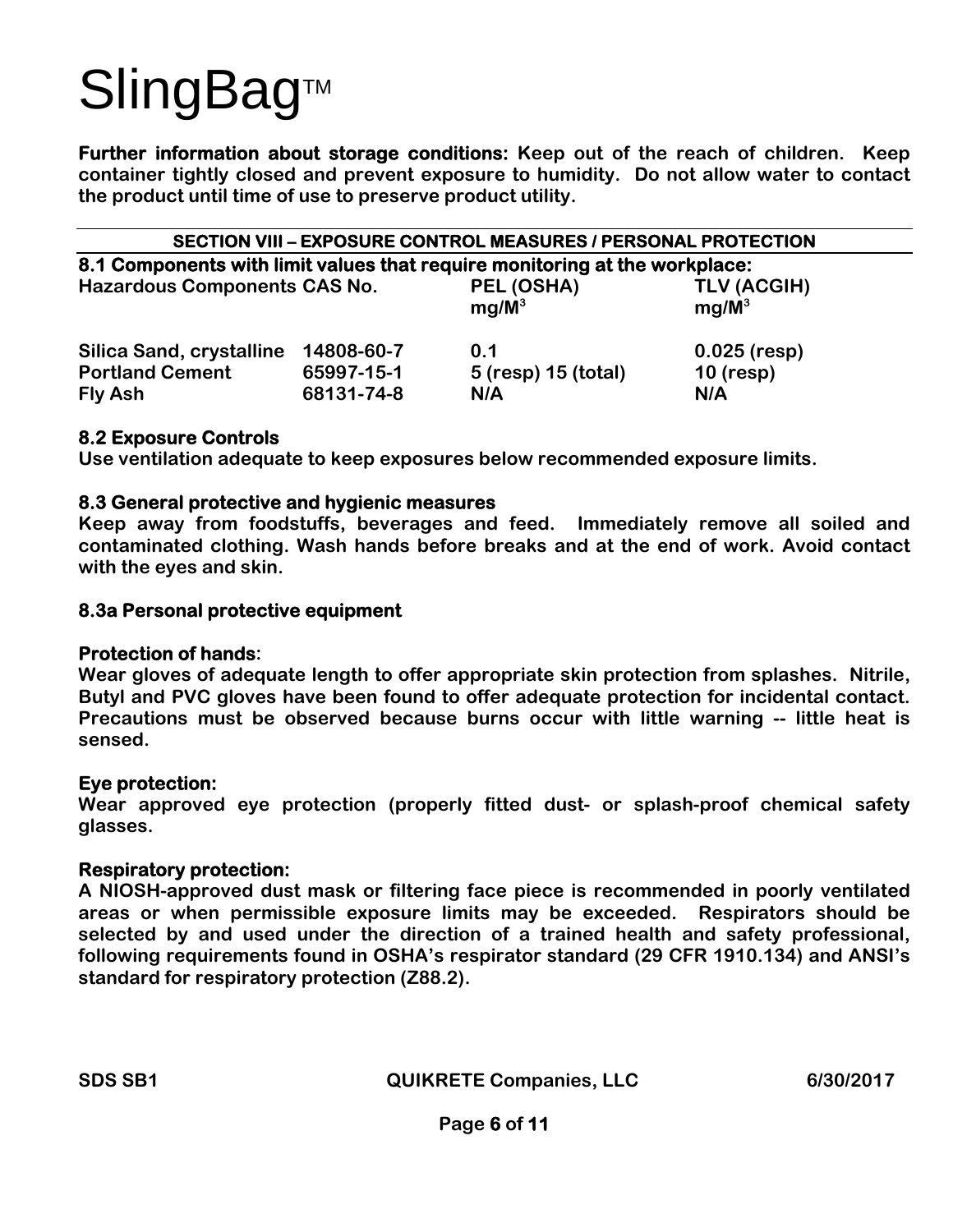#### **SECTION IX - PHYSICAL/CHEMICAL CHARACTERISTICS**

### **General Information**

**pH-value at 20°C (68 °F): 13 (10%) Boiling point/Boiling range:** Not applicable **Flash point:** Not applicable **Auto igniting: Product is not self-igniting Vapor pressure at 21°C (70°F)** Not available **Density at 25°C (77 °F): 2.6 to 3.15 Solubility in / Miscibility with Water:** Insoluble **VOC content: 0 g/L VOC** 

**Appearance Form: Granular Solid <b>Form:** Granular Solid  **Color: Gray to gray-brown colored Odor: None** 

#### **SECTION X – STABILITY AND REACTIVITY**

#### **10.1 Reactivity**

**No dangerous reaction known under conditions of normal use.** 

#### **10.2 Chemical stability**

**Stable under normal storage conditions. Keep in dry storage.** 

#### **10.3 Possibility of hazardous reaction**

**No dangerous reaction known under conditions of normal use.** 

#### **10.4 Thermal decomposition / conditions to be avoided**

**No decomposition if used according to specifications.** 

#### **10.5 Incompatible materials**

**Contact of silica with powerful oxidizing agents such as fluorine, chlorine trifluoride, manganese trioxide, or oxygen difluoride may cause fires** 

#### **10.6 Hazardous Decomposition or By-products**

**Silica will dissolve in Hydrofluoric Acid and produce a corrosive gas – silicon tetrafluoride.** 

#### **SECTION XI – TOXICOLOGICAL INFORMATION**

#### **11.1 Exposure Routes: Skin contact, skin adsorption, eye contact, inhalation, or ingestion.**

#### **11.2 Symptoms related to physical/chemical/toxicological characteristics:**

**Inhalation: May cause respiratory tract irritation. Causes damage to organs through prolonged or repeated exposure. This product contains crystalline silica. Prolonged or repeated inhalation of respirable silica from this product can cause silicosis.**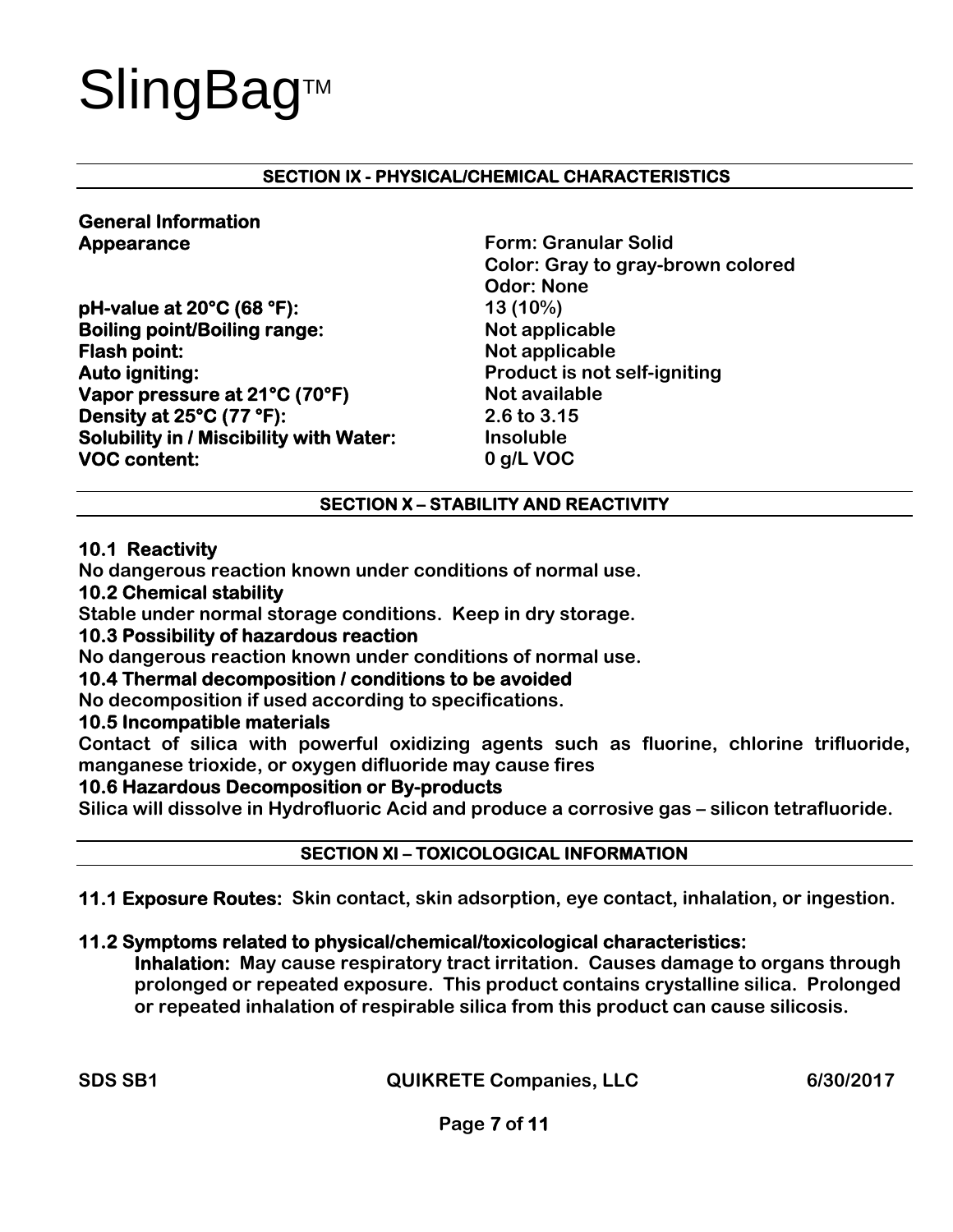**Skin contact: Causes skin irritation. Handling can cause dry skin, discomfort, irritation, and dermatitis. May cause sensitization by skin contact. Product becomes extremely alkaline when exposed to moisture, and can cause alkali burns and affect the mucous membranes.** 

**Eye Contact: Causes serious eye damage. Symptoms may include discomfort or pain, excess blinking and tear production, with marked redness and swelling of the conjunctiva.** 

**Ingestion: Harmful if swallowed. Ingestion may cause discomfort and/or distress, nausea or vomiting.** 

#### **11.3 Delayed, immediate and chronic effects of short-term and long-term exposure**

#### **Short Term**

**Skin Corrosion/Irritation: Causes severe skin burns. Serious Eye Damage/Irritation: Causes severe eye damage. Respiratory Sensitization: Not available Skin Sensitization: May cause an allergic skin reaction. Specific Target Organ Toxicity-Single Exposure: (Category 3) May cause respiratory irritation. Aspiration Hazard: Not available** 

#### **Long Term**

**Carcinogenicity: May cause cancer through chronic inhalation. Germ Cell Mutagenicity: Not available Reproductive Toxicity: Not available Specific Target Organ Toxicity- Repeated Exposure: (Category 1) Causes damage to lungs through prolonged/repeated exposure Synergistic/Antagonistic Effects: Not available.** 

#### **SECTION XII – ECOLOGICAL INFORMATION**

#### **12.1 Ecotoxicity**

**May cause long-term adverse effects to the aquatic environment. Do not allow undiluted product or large quantities of it to reach ground water, water course or sewage system. Must not reach bodies of water or drainage ditch undiluted or un-neutralized** 

#### **12.2 Persistence and degradability**

**No further relevant information available.** 

#### **12.3 Bioaccumulative potential:**

**No further relevant information available.** 

**SDS SB1 QUIKRETE Companies, LLC 6/30/2017** 

**Page 8 of 11**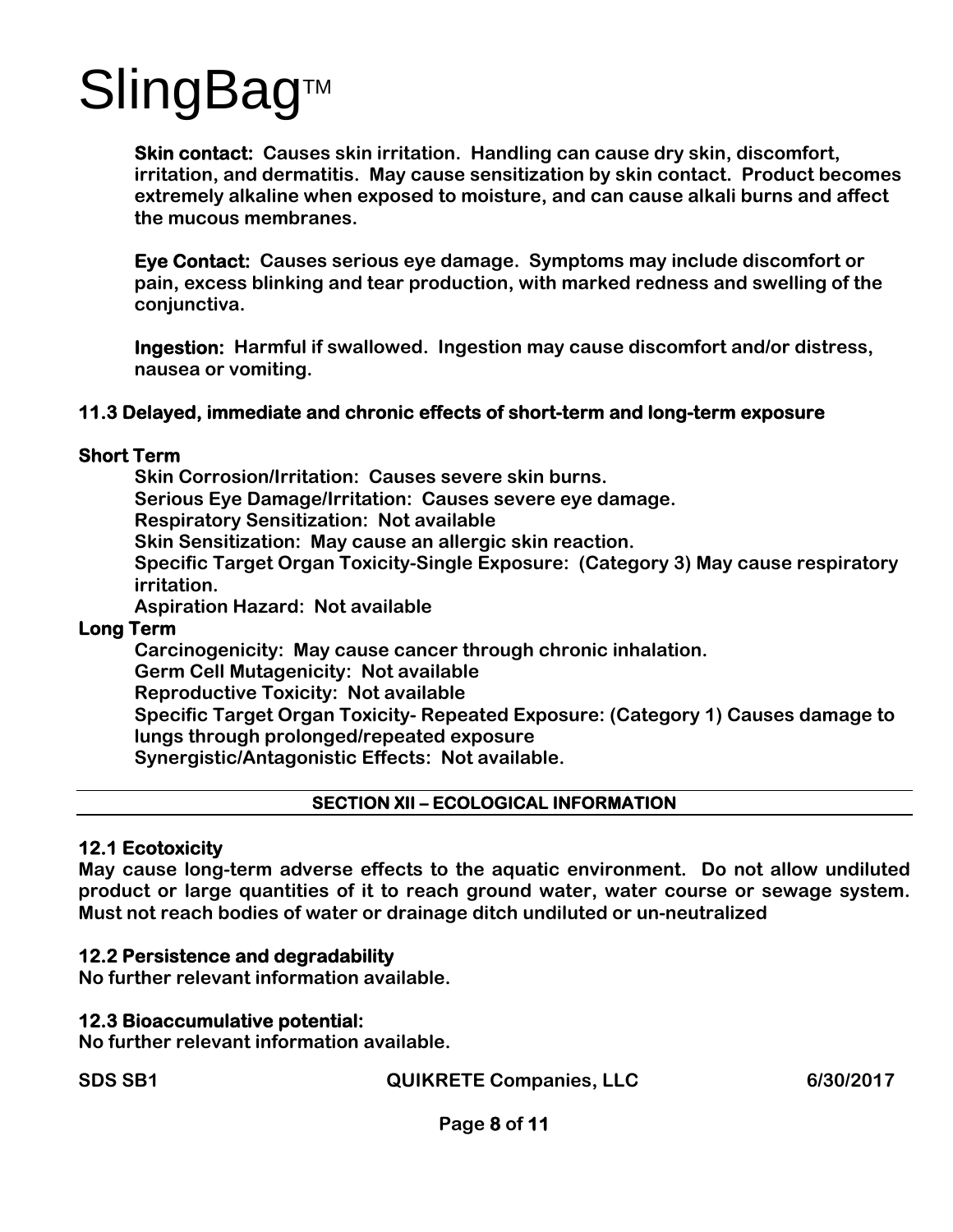#### **12.4 Mobility in soil**

**No further relevant information available.** 

#### **12.5 Other Adverse Effects**

**No further relevant information available.** 

#### **SECTION XIII – DISPOSAL CONSIDERATIONS**

#### **13.1 Waste Disposal Method**

**The packaging and material may be land filled; however, material should be covered to minimize generation of airborne dust. This product is not classified as a hazardous waste under the authority of the RCRA (40CFR 261) or CERCLA (40CFR 117&302). Disposal must be made in accordance with local, state and federal regulations.** 

#### **13.2 Other disposal considerations**

#### **Uncleaned packaging**

**Recommendation: Disposal must be made in accordance with local, state and federal regulations.** 

**Recommended cleansing agent: Water, if necessary with cleansing agents.** 

| <b>SECTION XIV - TRANSPORT INFORMATION</b> |                      |                      |  |  |
|--------------------------------------------|----------------------|----------------------|--|--|
|                                            | <b>DOT (U.S.)</b>    | <b>TDG (Canada)</b>  |  |  |
| <b>UN-Number</b>                           | <b>Not Regulated</b> | <b>Not Regulated</b> |  |  |
| UN proper shipping name                    | <b>Not Regulated</b> | <b>Not Regulated</b> |  |  |
| <b>Transport Hazard Class(es)</b>          | <b>Not Regulated</b> | <b>Not Regulated</b> |  |  |
| <b>Packing Group (if applicable)</b>       | <b>Not Regulated</b> | <b>Not Regulated</b> |  |  |

#### **14.1 Environmental hazards:**

**Not Available** 

#### **14.2 Transport in bulk according to Annex II of Marpol 73/78 and the IBC Code Not available**

#### **14.3 Special precautions for user**

**Do not handle until all safety precautions have been read and understood.** 

#### **SECTION XV – OTHER REGULATORY INFORMATION**

#### **15.1 Safety, Health and Environmental Regulations/Legislations specific for the chemical**

**SDS SB1 QUIKRETE Companies, LLC 6/30/2017** 

**Page 9 of 11**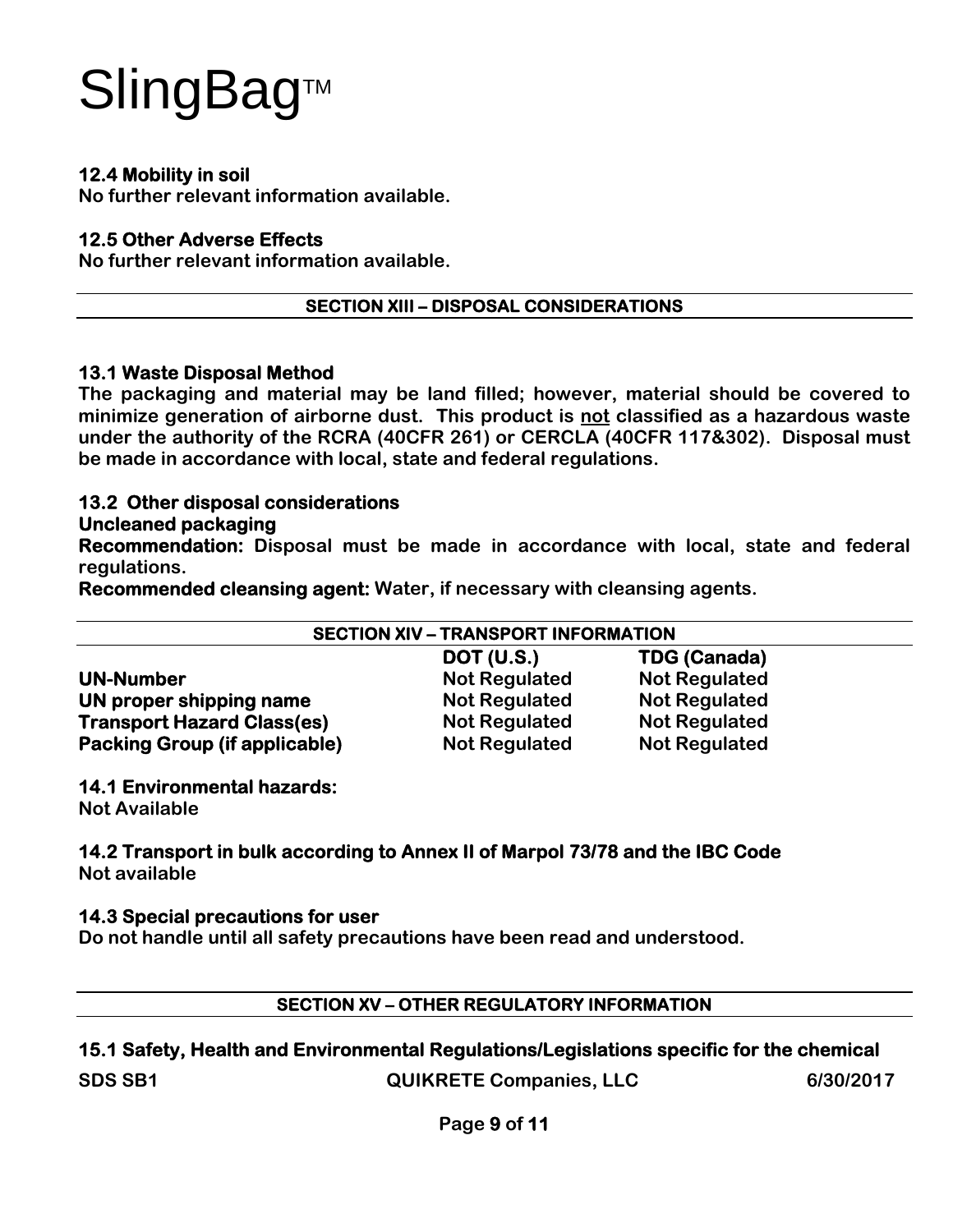#### **Canada**

**WHMIS Classification: Considered to be a hazardous material under the Hazardous Products Act as defined by the Controlled Products Regulations and subject to the requirements of Health Canada's Workplace Hazardous Material Information (WHMIS). This document complies with the WHMIS requirements of the Hazardous Products Act (HPA) and the CPR.** 

#### **15.2 US Federal Information**

#### **SARA 302/311/312/313 Components**

**No chemicals in this material are subject to the reporting requirements of SARA Title III, Section 302, 311, 312 or 313.** 

**RCRA: Crystalline silica (quartz) is not classified as a hazardous waste under the Resource Conservation and Recovery Act, or its regulations, 40 CFR §261 et seq. CERCLA: Crystalline silica (quartz) is not classified as a hazardous substance under regulations of the Comprehensive Environmental Response Compensation and Liability Act (CERCLA), 40 CFR §302.** 

**Emergency Planning and Community Right to Know Act (SARA Title III): Crystalline silica (quartz) is not an extremely hazardous substance under Section 302 and is not a toxic chemical subject to the requirements of Section 313.** 

**FDA: Silica is included in the list of substances that may be included in coatings used in food contact surfaces, 21 CFR §175.300(b)(3)(xxvi).** 

**NTP: Respirable crystalline silica, primarily quartz dusts occurring in industrial and occupational settings, is classified as Known to be a Human Carcinogen. OSHA Carcinogen: Crystalline silica (quartz) is not listed.** 

#### **15.3 State Right to Know Laws**

#### **California Prop. 65 Components**

**WARNING: This product can expose you to chemicals including crystalline silica which is known to the State of California to cause cancer and Portland cement which is known to the State of California to cause birth defects or other reproductive harm. For more information go to www.P65Warnings.ca.gov.**

**California Inhalation Reference Exposure Level (REL): California established a chronic REL of 3 μg for silica (crystalline, respirable). A chronic REL is an airborne level of a substance at or below which no adverse health effects are anticipated in individuals indefinitely exposed to the substance at that level.** 

**Massachusetts Toxic Use Reduction Act: Silica, crystalline (respirable size, <10 microns) is "toxic" for purposes of the Massachusetts Toxic Use Reduction Act.**